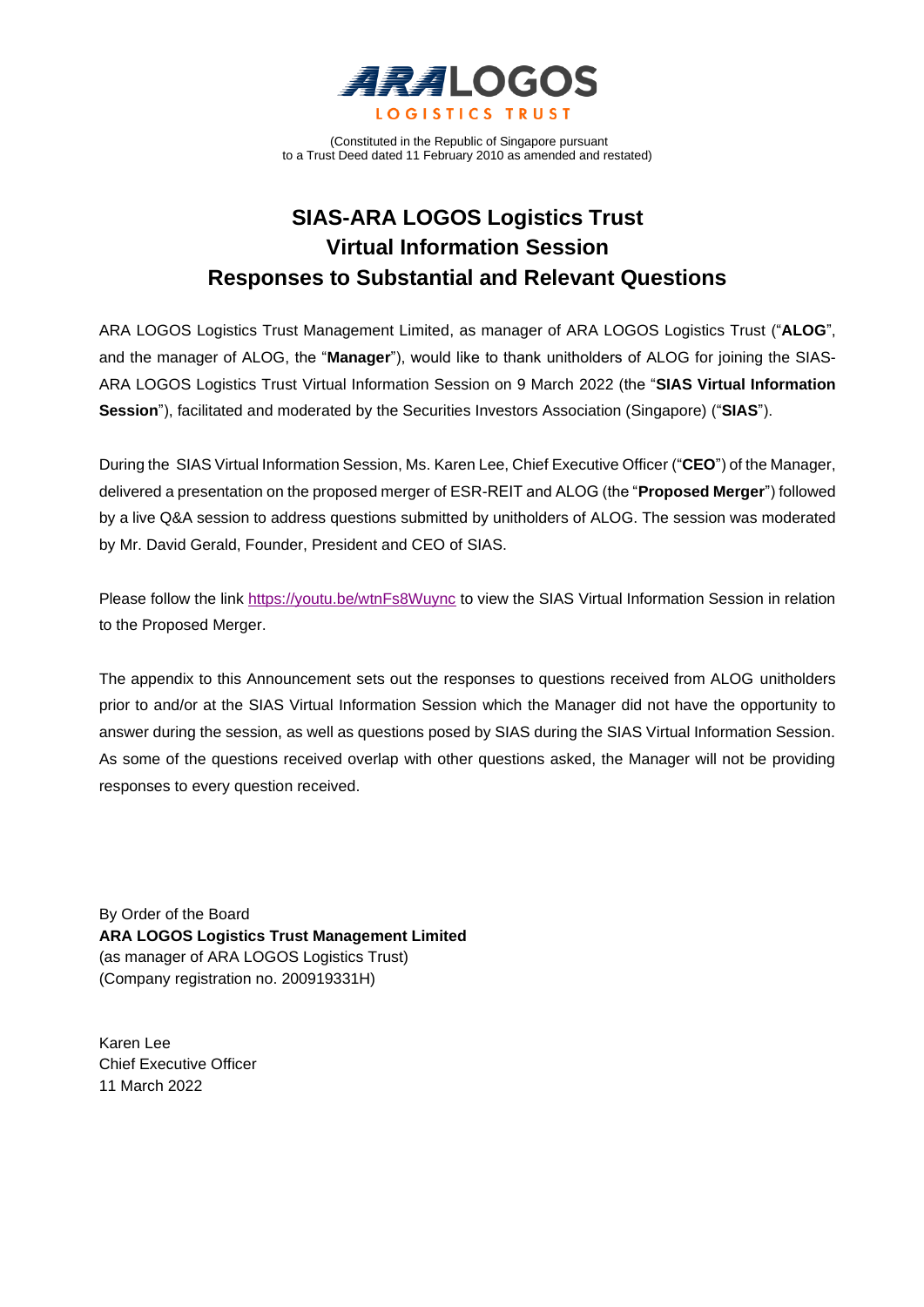

## **ABOUT ARA LOGOS LOGISTICS TRUST ("ALOG")**

Listed on the Singapore Exchange on 12 April 2010, ARA LOGOS Logistics Trust ("**ALOG**") is a real estate investment trust ("**REIT**") that invests in quality income-producing industrial real estate used for logistics purposes, as well as real estate-related assets in the Asia Pacific. ALOG is managed by ARA LOGOS Logistics Trust Management Limited.

As at 31 December 2021, ALOG's portfolio comprises 29<sup>(1)</sup> high quality logistics warehouse properties strategically located in established logistics clusters in Singapore and Australia as well as 49.5% and 40.0% stakes in the New LAIVS Trust and Oxford Property Fund respectively. The portfolio has a total gross floor area of approximately 1.0 million square metres and is valued at approximately  $\$4.8$  billion<sup>(2)</sup>.

For more information, please visit https://www.aralogos-reit.com.

#### **ABOUT ARA LOGOS LOGISTICS TRUST MANAGEMENT LIMITED**

ALOG is managed by ARA LOGOS Logistics Trust Management Limited, a wholly owned subsidiary of LOGOS and ARA Asset Management Limited ("**ARA**").

LOGOS is a dynamic and growing logistics specialist with operations across 10 countries in Asia Pacific. LOGOS' shareholders comprise ESR Group and its Founders, John Marsh and Trent Iliffe. LOGOS has circa 9 million sqm of property owned and under development, with a total completed value of over US\$18 billion, across 29 ventures, including ALOG. As a vertically integrated business, LOGOS manages every aspect of logistics real estate, from sourcing land or facilities, to undertaking development and asset management, on behalf of some of the world's leading global real estate investors.

ARA is part of the ESR Group (the "**Group**"), APAC's largest real asset manager powered by the New Economy and the third largest listed real estate investment manager globally. With US\$140 billion in gross assets under management ("**AUM**"), our fully integrated development and investment management platform extends across key APAC markets, including China, Japan, South Korea, Australia, Singapore, India, New Zealand and Southeast Asia, representing over 95% of GDP in APAC, and also includes an expanding presence in Europe and the U.S. We provide a diverse range of real asset investment solutions and New Economy real estate development opportunities across our private funds business, which allow capital partners and customers to capitalise on the most significant secular trends in APAC. With 14 listed REITs managed by the Group and its associates, ESR is the largest sponsor and manager of REITs in APAC with a total AUM of US\$45 billion. Our purpose – Space and Investment Solutions for a Sustainable Future – drives us to manage sustainably and impactfully and we consider the environment and the communities in which we operate as key stakeholders of our business. Listed on the Main Board of The Stock Exchange of Hong Kong, ESR is a constituent of the FTSE Global Equity Index Series (Large Cap), Hang Seng Composite Index and MSCI Hong Kong Index.

For more information, please visit [https://www.esr.com,](https://www.esr.com/) [https://www.ara-group.com](https://www.ara-group.com/) and [https://www.logosproperty.com.](https://www.logosproperty.com/)

#### **For enquiries, please contact:**

**ARA LOGOS Logistics Trust Management Limited** Jeanette Pang Senior Manager, Investor Relations Tel: +65 6428 7769 Email: [jeanettepang@ara-logos.com](mailto:jeanettepang@ara-logos.com)

#### **DIRECTORS' RESPONSIBILITY STATEMENT**

The directors of the Manager (including those who may have delegated detailed supervision of this Announcement) have taken all reasonable care to ensure that the facts stated and opinions expressed in this Announcement which relate to ALOG and/or the Manager (excluding those relating to ESR-REIT and/or ESR Funds Management (S) Limited (the "**ESR-REIT Manager**") are fair and accurate and that there are no other material facts not contained in this Announcement, the

<sup>&</sup>lt;sup>1</sup> As at 11 January 2022, ALOG's portfolio comprises 30 high quality logistics warehouse properties with the completion of 21 Curlew Street (formerly known as the Heron Property).

<sup>&</sup>lt;sup>2</sup> Portfolio value includes ALOG's 49.5% and 40.0% stakes in the New LAIVS Trust and Oxford Property Fund respectively.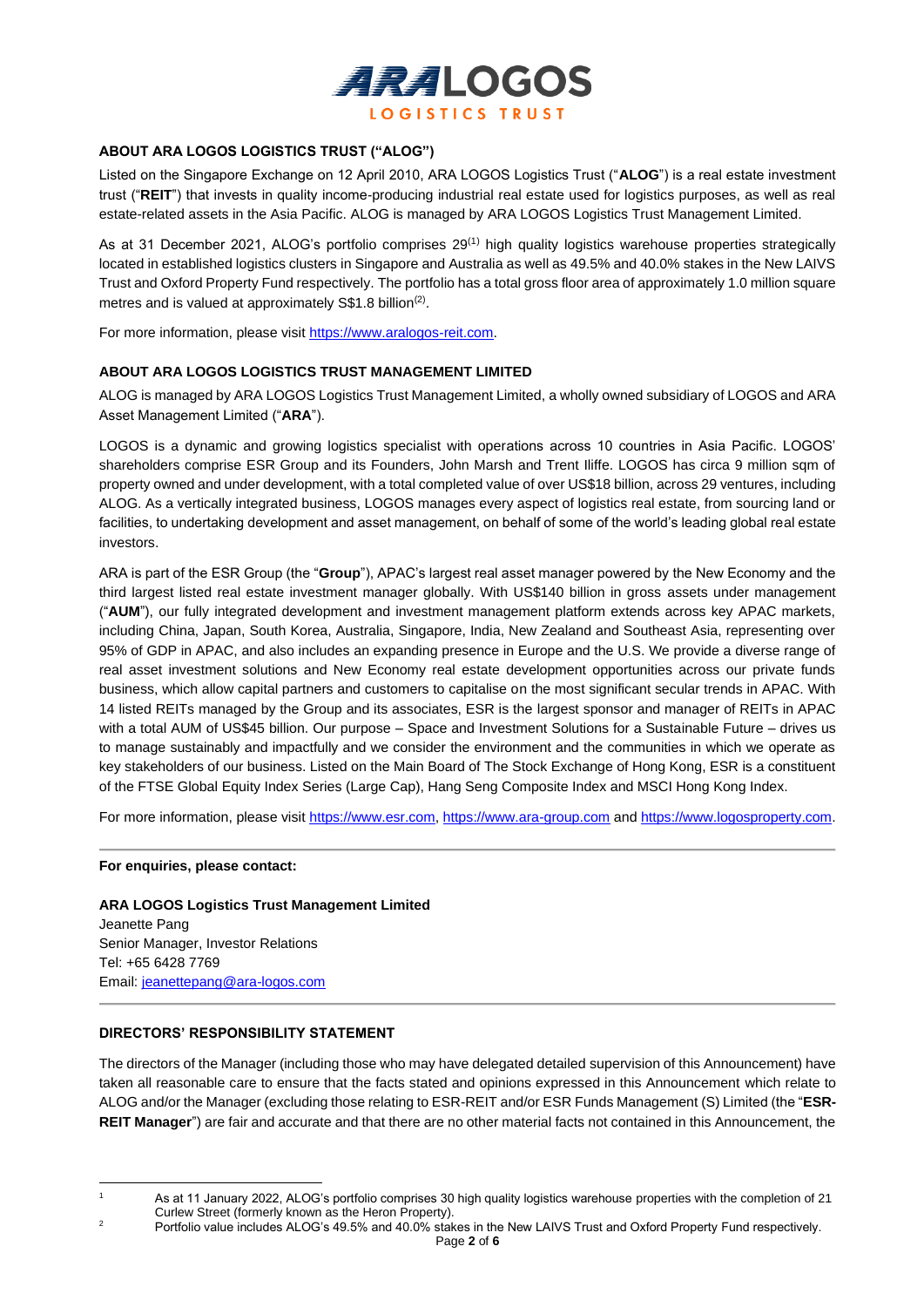

omission of which would make any statement in this Announcement misleading. The directors of the Manager jointly and severally accept responsibility accordingly.

Where any information has been extracted or reproduced from published or otherwise publicly available sources or obtained from a named source (including ESR-REIT and/or the ESR-REIT Manager), the sole responsibility of the directors of the Manager has been to ensure through reasonable enquiries that such information is accurately extracted from such sources or, as the case may be, reflected or reproduced in this Announcement. The directors of the Manager do not accept any responsibility for any information relating to ESR-REIT and/or the ESR-REIT Manager or any opinion expressed by ESR-REIT and/or the ESR-REIT Manager.

#### **IMPORTANT NOTICE**

The value of units in ALOG ("**Units**") and the income derived from them, if any, may fall or rise. Units are not obligations of, deposits in, or guaranteed by, ARA LOGOS Logistics Trust Management Limited (as the manager of ALOG) or any of its affiliates. An investment in Units is subject to investment risks, including the possible loss of the principal amount invested.

Investors should note that they will have no right to request the Manager to redeem or purchase their Units for so long as the Units are listed on Singapore Exchange Securities Trading Limited (the "**SGX-ST**"). It is intended that holders of Units may only deal in their Units through trading on the SGX-ST. The listing of the Units on the SGX-ST does not guarantee a liquid market for the Units. The past performance of ALOG is not necessarily indicative of the future performance of ALOG.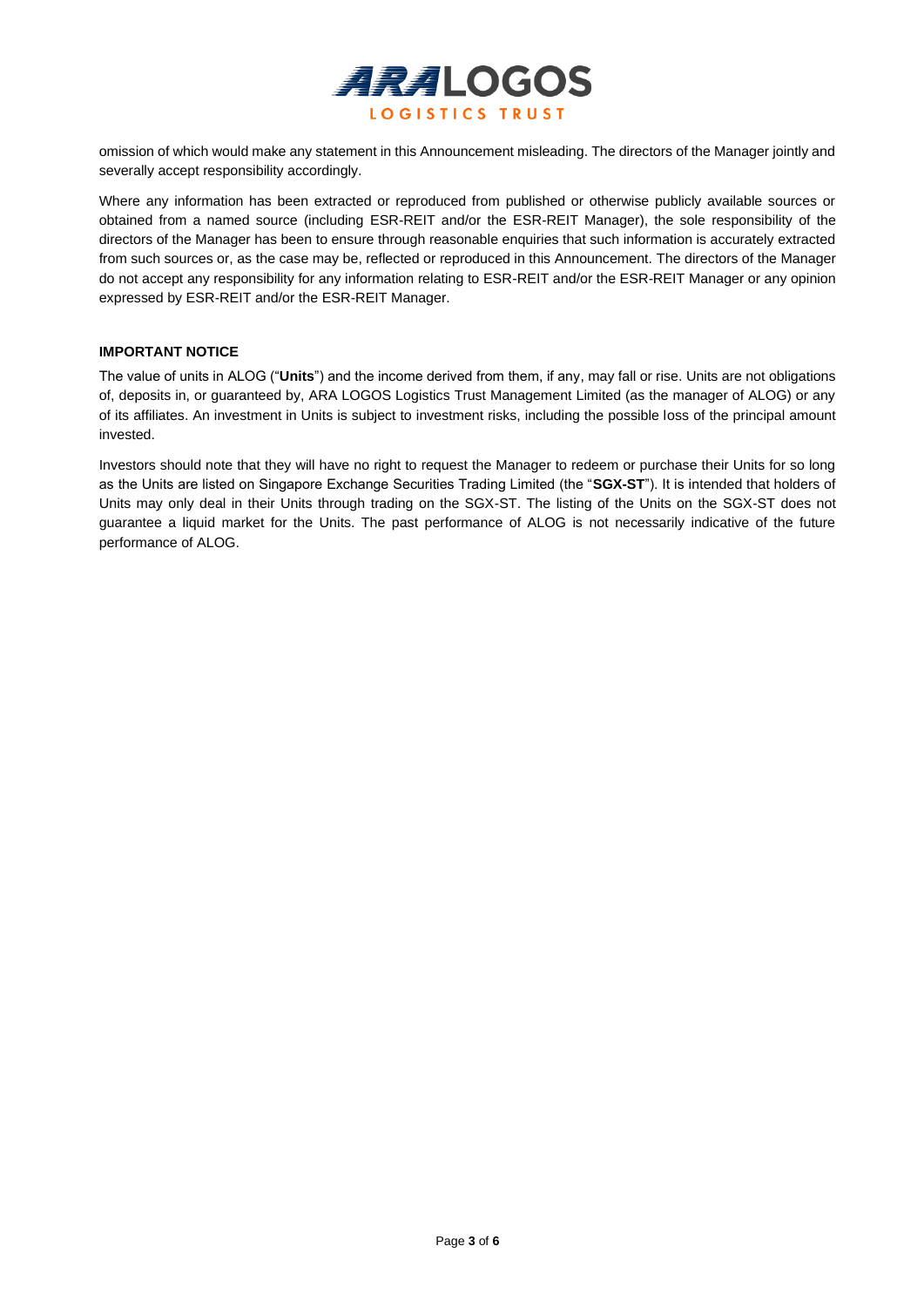

## **Appendix**

*All capitalised terms in this Appendix unless separately defined shall have the same meanings ascribed to them in the revised scheme document (the "Scheme Document") dated 25 February 2022 in relation to the Proposed Merger. Unitholders are encouraged to read this Appendix in conjunction with the Scheme Document.*

**Responses to Substantial and Relevant Questions**

**1. How is the issue price of ESR-REIT Consideration Units determined?**

• As described in Paragraph 2.1(a)(ii) of the Letter to ALOG Unitholders in the Scheme Document, the ESR-REIT Manager has considered the following: (a) the ESR-REIT Unit price performance over the last six (6) months up to 14 October 2021; and (b) brokers' / investment research houses' average target price consensus, in deriving the revised issue price of the ESR-REIT Consideration Units.

(a) **Over the last six (6) months up to 14 October 2021, the revised issue price of S\$0.4924:**

- o remains within the trading range of S\$0.379 S\$0.510; and
	- $\circ$  represents a premium of 5.6%, 4.5%, 5.0%, 10.1% to the one (1)-day, one (1)-month, three (3)-month, and six (6)-month VWAP respectively.

|                        | VWAP (S\$) | <b>Highest Price</b><br>(S\$) | Lowest<br>Price (S\$) | <b>Premium of</b><br><b>Issue Price to</b><br><b>VWAP</b> |
|------------------------|------------|-------------------------------|-----------------------|-----------------------------------------------------------|
| <b>14 October 2021</b> | 0.466      | 0.470                         | 0.460                 | 5.6%                                                      |
| Last one (1) month(15  | 0.471      | 0.485                         | 0.450                 | 4.5%                                                      |
| September - 14         |            |                               |                       |                                                           |
| October 2021)          |            |                               |                       |                                                           |
|                        |            |                               |                       |                                                           |
| Last three (3) months  | 0.469      | 0.510                         | 0.429                 | 5.0%                                                      |
| (15 July - 14 October  |            |                               |                       |                                                           |
| 2021)                  |            |                               |                       |                                                           |
| Last six (6) months    | 0.447      | 0.510                         | 0.379                 | 10.1%                                                     |
| (15 April – 14 October |            |                               |                       |                                                           |
| 2021)                  |            |                               |                       |                                                           |

Source: Factset

(b) **The revised issue price of S\$0.4924 is also in line with brokers' / investment research houses' average target price consensus as of 14 October 2021.**

|                                 | <b>Target Price</b> | Date of Report    |  |
|---------------------------------|---------------------|-------------------|--|
| RHB Research                    | S\$0.54             | 7 October 2021    |  |
| <b>CGS-CIMB</b>                 | S\$0.54             | 29 September 2021 |  |
| <b>DBS</b>                      | S\$0.53             | 27 September 2021 |  |
| Maybank                         | S\$0.55             | 9 September 2021  |  |
| Morningstar                     | S\$0.44             | 7 September 2021  |  |
| SooChow CSSD Capital<br>Markets | S\$0.48             | 26 July 2021      |  |
| Daiwa Securities                | S\$0.42             | 23 July 2021      |  |
| Morningstar                     | S\$0.44             | 23 July 2021      |  |
| <b>Median</b>                   | S\$0.51             |                   |  |
| Average                         | S\$0.49             |                   |  |
| Low                             | <b>S\$0.42</b>      |                   |  |
| High                            | S\$0.55             |                   |  |
| Source: Bloomberg               |                     |                   |  |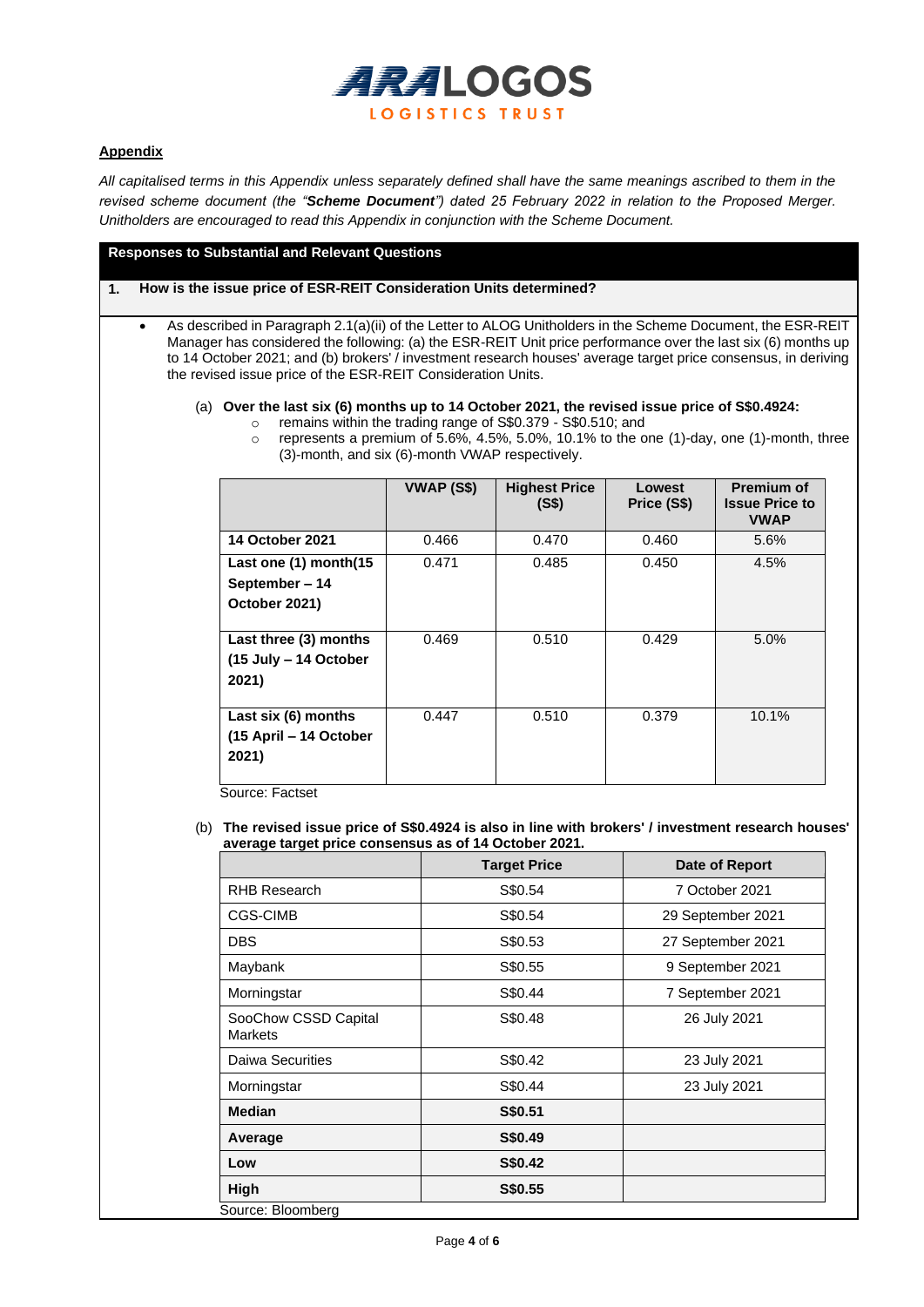

The ALOG Manager would like to emphasise that this proposed transaction is intended as a merger and not a complete sell-out of ALOG and/or its underlying assets. As such, the relative valuations of ALOG and ESR-REIT would need to be balanced from the perspectives of their respective unitholders. If the Merger is approved, ALOG Unitholders will continue to be invested in the existing portfolio of ALOG assets, which will be part of the Enlarged REIT.

#### **2. Is the Scheme Consideration final? Is the revised offer attractive enough for ALOG Unitholders?**

- The revised proposal represents an improved set of terms for our unitholders:
	- o The improved scheme consideration comprises a cash consideration of S\$0.097 (vs S\$0.095) and consideration units of 1.7729 (vs 1.6765) new ESR-REIT Units, for each ALOG unit
	- Illustrative value of improved Scheme Consideration of S\$0.933 is 5.3% higher than the existing offer when compared on a like-for-like basis using ESR-REIT's 1-month VWAP as at the date of the initial joint announcement on 15 October 2021
	- o The Illustrative Value per ALOG Unit also represents a premium of 0.5 31.2% when compared to ALOG's 1-month to 24-month VWAP. This also represents a 37.6% premium to ALOG's NAV which is the highest premium paid for any precedent S-REIT merger and S-REIT privatisations since 2014 (refer to paragraph 2.4(b)(vii) of the Letter to ALOG Unitholders in the Scheme Document)
	- Historical Pro Forma FY2020 DPU accretion to ALOG Unitholders increases significantly from 8.2% to 12.8% and Historical Pro Forma FY2020 NAV per unit accretion to ALOG Unitholders increases from 2.2% to 5.3%<sup>3</sup>
- Further, the ALOG Manager also considered the full context and considerations of the merger which includes the various benefits of the merger and the limitations associated with remaining as a standalone REIT, e.g. both ESR-REIT and ALOG will compete with each other in respect of the areas where they have an overlapping mandate. Please refer to Pages 53 to 78 of the Scheme Document on "ALOG Manager's Rationale for the Merger".
- Given this is a merger, the relative valuations of ALOG and ESR-REIT would need to be balanced from the perspectives of their respective unitholders.
- The ALOG Manager welcomes the revised offer and notes that the ALOG IFA has also opined that the revised terms of the Scheme are fair and reasonable from the financial point of view. The ALOG Independent Directors have also recommended that ALOG Unitholders VOTE IN FAVOUR of the resolutions relating to the Merger. Please also refer to Appendix B of the Scheme Document which contains the ALOG IFA Letter and the Letter to ALOG Unitholders in the Scheme Document.

## **3. ALOG has done well as a standalone REIT, why not remain as standalone REIT?**

- ALOG Unitholders will note that we have experienced strong unit price performance and price to NAV expansion since the introduction of LOGOS as sponsor, and we attribute the outperformance to unitholders endorsing the new sponsor LOGOS and accrediting the benefits of an exclusive sponsor which brings about added growth trajectory and financial commitment to support ALOG. Having a committed sponsor who is aligned with REIT's interest is therefore highly important for the growth of the REIT.
- However, following the completion of ESR Group's acquisition of ARA (including LOGOS), both ESR-REIT and ALOG now share a common sponsor, ESR Group. There are currently overlapping mandates between both ESR-REIT and ALOG.
- The ALOG Manager would like to emphasize the potential limitations to ALOG remaining as a standalone REIT while sharing a common sponsor with ESR-REIT.
- If ESR-REIT and ALOG were to continue to operate independently, the ESR Group would have to split its resources to support two REITs with overlapping investment mandates. Over time, both ESR-REIT and ALOG may not be able to fully leverage the ESR Group's resources for sustainable growth and would have to compete for the same pool of resources from the ESR Group or even for the same third-party assets. These could also lead to price wars and increase costs of either REIT acquiring the new economy AUM pipeline. Remaining as a standalone REIT may not be in the best interests of ALOG and our unitholders under such circumstances.

Refer to Appendix D1 of the Scheme Document for more details on the pro-forma adjustments.